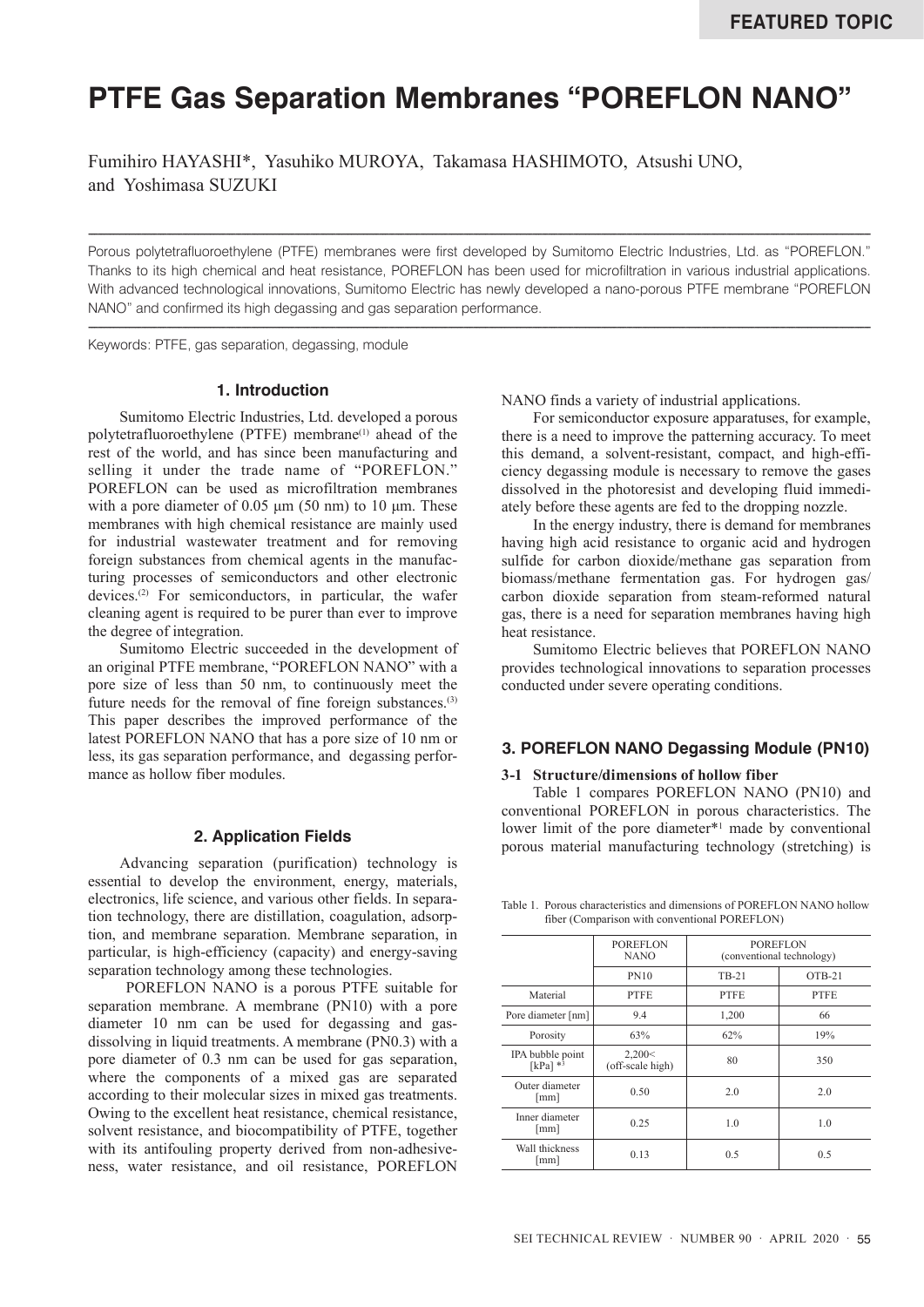approximately 50 nm. Since the pore diameter and porosity control are in a trade-off relationship, the porosity\*2 of conventional smallest-pore membrane is as low as 20% or less. In contrast, POREFLON NANO achieves an ultrafine pore diameter of 10 nm or less and a high porosity of 60% or more. In addition, the Company has acquired a technology that can manufacture thinner hollow fibers with an outer diameter of 0.5 mm and inner diameter of 0.25 mm. Thus, the gas diffusion ratio of the membrane wall increases by three times and the membrane area of the module increases by four times compared with the conventional values, enabling the manufacturing of more compact and higher efficiency degassing modules.

# **3-2 Degassing performance**

Figure 1 shows a schematic diagram of the degassing mechanism. When a liquid on the inside of the POREFLON NANO hollow fiber membrane (internal perfusion method) and the outside of the hollow fiber is depressurized, the gas dissolved in the liquid is diffused and removed through the porous wall by the partial pressure difference.



Fig. 1. Degassing action of POREFLON NANO hollow fiber

Figure 2 shows the external dimensions and internal structure of a compact POREFLON NANO degassing module. To enhance installation space efficiency, this module is designed as compact as possible. In particular, it is cuboid. The dimensions are H 23 mm  $\times$  D 23 mm  $\times$  L 70 mm. In addition, all protruding ports (ISO594-2 compliant luer locks) are on one side.

Table 2 shows three modules with different membrane areas evaluated for degassing performance. The pure water flow rates of those modules at a head difference of 300 mm H<sub>2</sub>O are 160 ml/min with a membrane area 200 cm<sup>2</sup> type and 70 ml/min with a small membrane area type (80 cm<sup>2</sup>). Because of their practically acceptable low pressure-loss characteristics, these compact modules are expected to save the liquid feeding power of the degassing system and reduce the cost of the system by eliminating the need for the liquid feeding device.

Figure 3 shows the degassing performances of these modules at a vacuum pressure of -85 kPa when oxygensaturated water is used as the test liquid. The degassing rate, in terms of the membrane area ratio, of POREFLON



Fig. 2. External appearance and internal structure of POREFLON NANO degassing module

Table 2. POREFLON NANO modules used for degassing evaluation

|                                                                        | POREFLON NANO module |                    |                    |
|------------------------------------------------------------------------|----------------------|--------------------|--------------------|
|                                                                        | No.1                 | No.2               | No.3               |
| Type                                                                   | internal perfusion   | internal perfusion | internal perfusion |
| Hollow fiber                                                           | <b>PN10</b>          | <b>PN10</b>        | <b>PN10</b>        |
|                                                                        | 210 fibers           | 420 fibers         | 530 fibers         |
| Membrane area<br>$\lceil$ cm <sup>2</sup> $\rceil$                     | 80                   | 160                | 200                |
| Water flow rate at<br>$300$ mm $H_2O$<br>$\lceil \text{ml/min} \rceil$ | 70                   | 130                | 160                |
|                                                                        |                      |                    |                    |



Fig. 3. Degassing performance of POREFLON NANO modules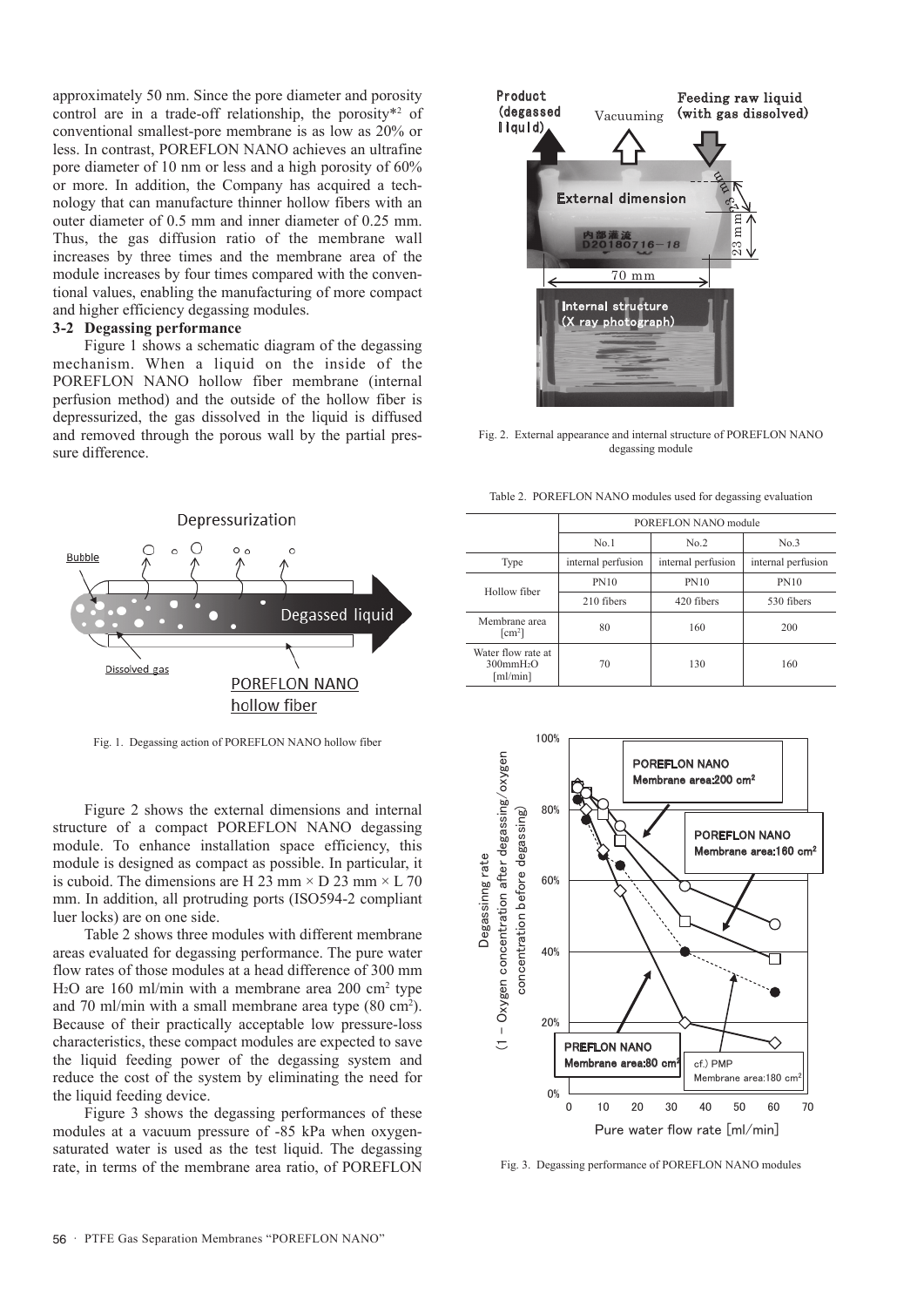NANO (PN10) is 1.5 times higher than that of a polymethyl pentene (PMP) membrane, showing the highest degassing ratio among polyolefin membranes.

# **4. POREFLON NANO with Gas Separation Function (PN0.3)**

# **4-1 Cross-sectional structure**

Figure 4 shows a scanning electron microscope (SEM) photo of a cross section of a POREFLON NANO (PN0.3) which was freeze-fractured with liquefied nitrogen. The gas separation layer of the PN0.3 is thinned to approximately 5 μm to enhance gas permeability, and it is unified the POREFLON supporting layer to form a multilayer structure.



Fig. 4. Cross-sectional SEM photo of POREFLON NANO (PN0.3)

# **4-2 Gas permeability and gas selectivity**

For the performance evaluation of a gas separation membrane, the permeability of the target gas (permeated gas flow rate) can be used as the processing capability index, and the gas selectivity, which is the separation accuracy index, can be determined from the permeability ratio between gas X and gas  $Y^{(4)}$  Single gases of helium (He), hydrogen  $(H_2)$ , carbon dioxide  $(CO_2)$ , nitrogen  $(N_2)$ , and methane (CH4) were used as the test gases. For the measurement, the differential pressure method (JIS K7126-1GC) was used under the conditions of 23°C, 0% RH, 100 kPa on the upstream side, and 0 kPa on the downstream side.

As shown in Fig. 5, the permeability of these single gases increased exponentially as their molecular diameter decreased.(4)

The gas separation accuracy (gas selectivity) is shown in Table 3. The ratio of helium gas to methane gas, the ratio of hydrogen gas to carbon dioxide, and the ratio of carbon dioxide to methane gas were as high as 29, 7.9, and 2.1, respectively. Since the ratio of oxygen gas to nitrogen gas was also as high as 2.5, POREFLON NANO (PN0.3) is expected to be also useful for oxygen enrichment. Furthermore, the permeability coefficient, one of the characteristics of a material, is  $82 \times 10^{-10}$  [cc (STP) • cm/cm<sup>2</sup> • s • cmHg] for hydrogen gas. This coefficient is 1.5 to 5 times higher than that of membranes made of different materials,

such as cellulose acetate, polysulfone, and polyimide.<sup>(4)</sup> On the other hand, the permeability coefficient for carbon dioxide is as low as  $11 \times 10^{-10}$  [cc (STP) • cm/cm<sup>2</sup> • s • cmHg], which is equivalent to those of different materials. This result verified that POREFLON NANO (PN0.3) can be used for hydrogen production to improve the processing capacity and separation accuracy.



Fig. 5. Gas permeability of POREFLON NANO (PN0.3)

Table 3. Permeability ratio of POREFLON NANO (PN0.3) (gas selectivity)

|   |                 | Permeability ratio (y/x) |                |                 |                |                |                 |
|---|-----------------|--------------------------|----------------|-----------------|----------------|----------------|-----------------|
| y | He              | 1.0                      | 1.8            | 14              | 23             | 57             | 29              |
|   | H <sub>2</sub>  |                          | 1.0            | 7.9             | 13             | 31             | 16              |
|   | CO <sub>2</sub> |                          |                | 1.0             | 1.6            | 4.0            | 2.1             |
|   | O <sub>2</sub>  |                          |                |                 | 1.0            | 2.5            | 1.3             |
|   | N <sub>2</sub>  |                          |                |                 |                | $1.0\,$        | 0.51            |
|   | CH <sub>4</sub> |                          |                |                 |                |                | 1.0             |
|   |                 | He                       | H <sub>2</sub> | CO <sub>2</sub> | O <sub>2</sub> | N <sub>2</sub> | CH <sub>4</sub> |
|   | X               |                          |                |                 |                |                |                 |

#### **4-3 Experimental results for industrial use model**

Table 4 shows the separation performance of model gases in hydrogen production from steam-reformed natural

Table 4. Model Experiment results. Composition of industrial use model gases and experimental results for model gas separation

| л.                                             |                                                  |                                                           |                                                                  |  |
|------------------------------------------------|--------------------------------------------------|-----------------------------------------------------------|------------------------------------------------------------------|--|
| Expected<br>application                        | Hydrogen<br>production                           | Methane<br>production                                     | Life science                                                     |  |
| Function                                       | Natural gas<br>reforming,<br>$H2/CO2 separation$ | Biogas,<br>CO <sub>2</sub> /CH <sub>4</sub><br>separation | Atmospheric<br>composition control,<br>$\overline{O}$ enrichment |  |
| Expected gas<br>composition                    | $H_2:O_2$<br>$=80\%:0\%$                         | CO:CH <sub>4</sub><br>$=40\% : 60\%$                      | O:CO:N <sub>2</sub><br>$=21\% :0.1\% :78\%$                      |  |
| Model gas<br>(measured)                        | $H_2$ : $CO2$<br>$=75\%:25\%$                    | CO <sub>2</sub> :CH <sub>4</sub><br>$=40.1\%:59.1\%$      | $O_2$ : $CO_2$ : $N_2$<br>$=21\%:0.1\%:79\%$                     |  |
| After the first<br>separation<br>(measured)    | H <sub>2</sub><br>84.4%                          | CO <sub>2</sub><br>93.1%                                  | O <sub>2</sub><br>46.4%                                          |  |
| After the second<br>separation<br>(calculated) | H <sub>2</sub><br>90.7%                          | CO <sub>2</sub><br>99.6%                                  | O <sub>2</sub><br>72.0%                                          |  |
| After the third<br>separation<br>(calculated)  | H <sub>2</sub><br>94.6%                          | CO <sub>2</sub><br>99.98%                                 | O <sub>2</sub><br>81.0%                                          |  |